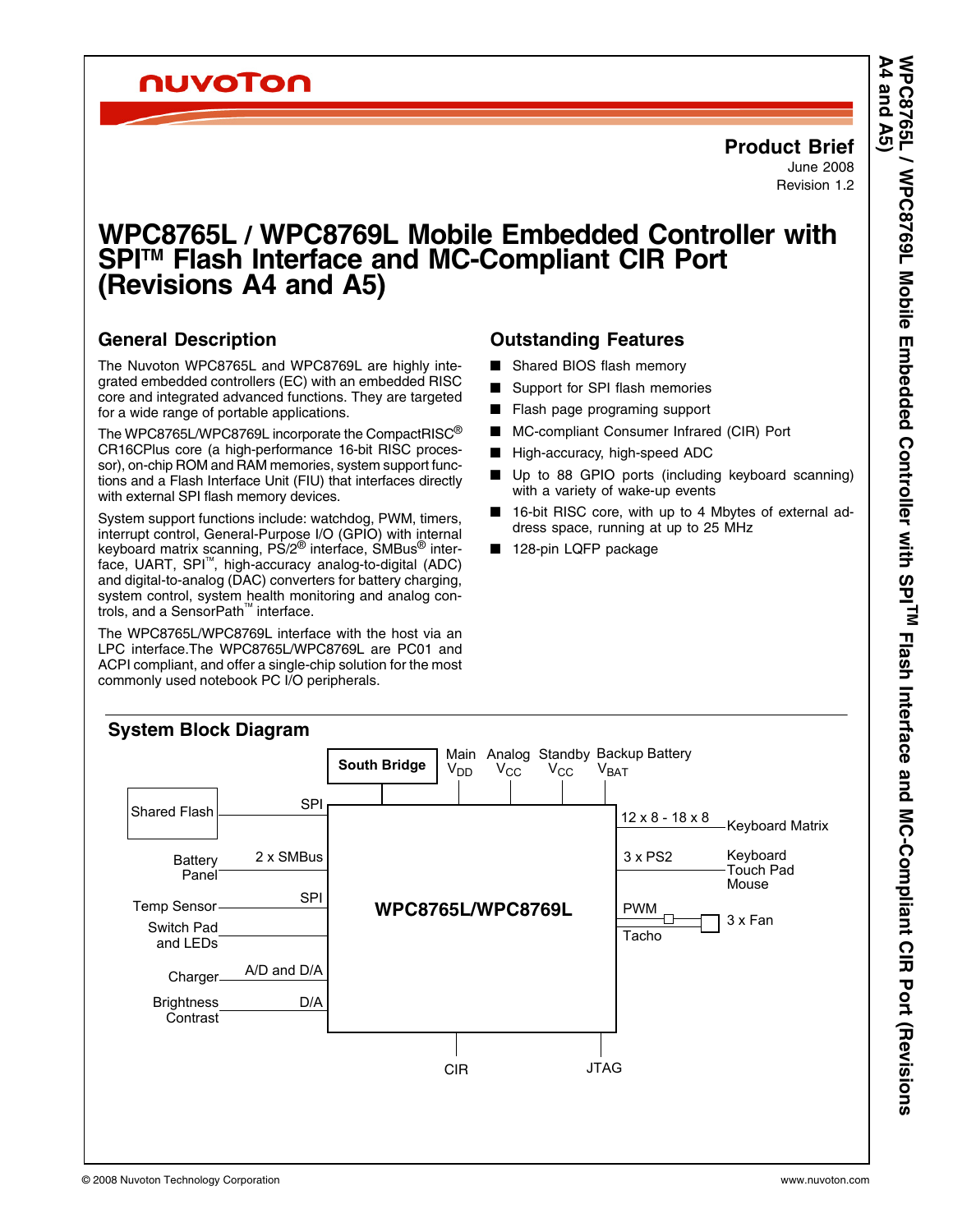## **Device-Specific Information**

The following table shows the main differences between Revisions A4 and A5 of the WPC8765L and WPC8769L device.

| <b>Feature</b>        | <b>Revision A4</b> |                 | <b>Revision A5</b> |
|-----------------------|--------------------|-----------------|--------------------|
|                       | <b>WPC8765L</b>    | <b>WPC8769L</b> | <b>WPC8769LA0</b>  |
| <b>ADC Resolution</b> | 10 bit             | 8 bit           | 8 bit              |
| <b>PWM Outputs</b>    |                    |                 |                    |

## **Features**

#### **Embedded Controller Features**

- Processing Unit
	- **—** CompactRISC CR16CPlus 16-bit embedded RISC processor core (the "core")
	- **—** Up to 4 Mbytes of external address space
- Internal Memory
	- **—** 1 Kbyte of ROM
	- **—** 4 Kbytes of on-chip RAM
	- **—** All memory types can hold both code and data
- Flash Interface Unit (FIU)
	- **—** Up to 4 Mbytes of code and data
	- **—** Hardware-protected boot zone block protection
	- **—** SPI External Memory
		- ❏ Up to 32 Mbits
		- ❏ Fast Read mode
		- ❏ Page programing support
		- ❏ Configurable clock rate
	- **—** Field upgradeable
- Shared Memory Controller (SHM)
	- **—** Supports BIOS (flash) memory sharing with PC host
	- **—** Supports host-controlled code download and update
	- **—** Memory access protection

#### **LPC System Interface**

- Based on Intel's *LPC Interface Specification Revision 1.1*, August 2002
- Four optional 8-bit DMA channels
- I/O, Memory and 8-bit Firmware Memory read and write cycles, Firmware Memory writes may insert wait cycles
- Bootable Memory Support
- Base Address (BADDR1-0) straps to determine the base address of the index-data register pair
	- **—** Alternate base address configurable by the core
- LPCPD and CLKRUN support

#### **Embedded Controller System Features**

- Host Interface
	- **—** Comprises host interface channels, typically used for KBC and ACPI Private or Shared EC channels
	- **—** 8042 KBC-standard interface (legacy 60h, 64h)
	- **—** Two PM interface ports (legacy 62h, 66h; 68h, 6Ch)
	- **—** ACPI EC with either Shared or Private interface through the PM interface
	- **—** Two Mailbox areas for host-core communication, up to 4 Kbytes each; maximum 4 Kbytes total
	- **—** Generates IRQ, SMI and SCI
	- **—** Provides IRQ1 and IRQ12 support
	- **—** Provides Fast Gate A20 and Fast Host reset via firmware
- Interrupt Control Unit (ICU)
	- **—** 31 maskable vectored interrupts (of which eight are external)
	- **—** General-purpose external interrupt inputs through MIWU
	- **—** Enable and pending indication for each interrupt
	- **—** Non-maskable interrupt input
- Multi-Input Wake-Up (MIWU)
	- **—** Up to 40 wake-up or interrupt inputs
	- **—** Generates wake-up event to PMC (Power Management Controller)
	- **—** Generates interrupts to ICU
	- **—** User-selectable trigger conditions
- Internal Keyboard Matrix Scanning
	- **—** Up to 18 open-collector outputs (at least 12)
	- **—** Eight Schmitt inputs with internal pull-ups
- General-Purpose I/O (GPIO) Ports
	- **—** 64 port pins
	- **—** I/O pins individually configured as input or output
	- **—** Configurable internal pull-up / pull-down resistors
	- **—** Outputs individually configured as push-pull or open-drain
	- **—** Two echo inputs with wake-enabled interrupts
	- **—** Additional 12 GPIOs with wake-enabled interrupts
	- **—** Four GPIOs capable of 20 mA sink current
	- **—** Seven GPIOs are accessible to the host
	- **—** Optional low-cost external GPIO expansion through the SensorPath interface
- PS/2 Interface
	- **—** Three external ports: can be used for keyboard, mouse and an additional pointing device
	- **—** Byte-level handling via hardware accelerator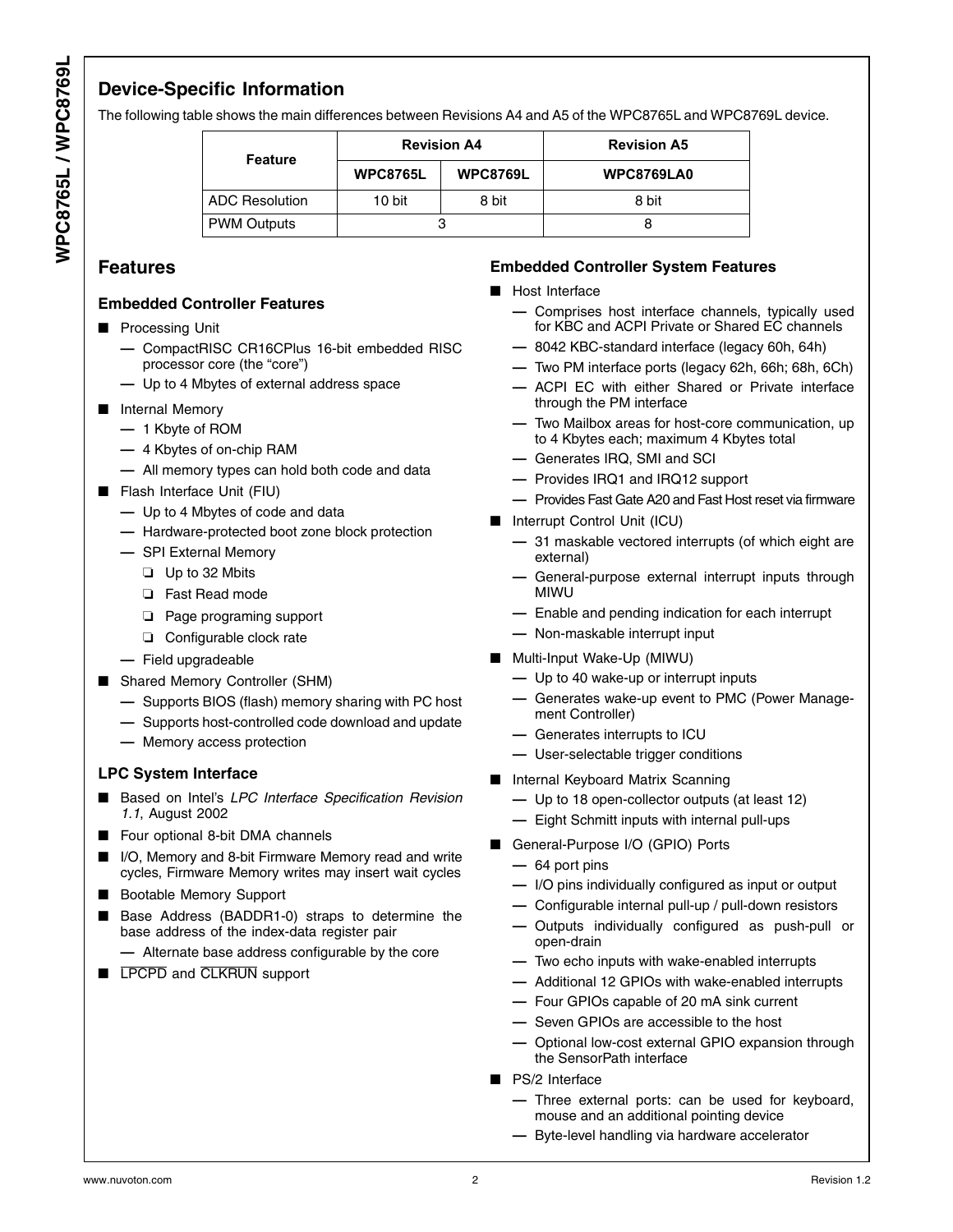### **Features** (Continued)

- Two SMBus (SMB) Interface Modules; each module:
	- **—** Is Intel SMBus, Philips I2C® and ACCESS.bus compatible
	- **—** Is SMBus master and slave
	- **—** Supports up to two simultaneous slave addresses
	- **—** Supports polling- and interrupt-controlled operations
	- **—** Generates a wake-up signal on detection of a Start condition while in Idle mode
	- **—** Supports an optional internal pull-up on SDA and SCL pins
- Core Universal Asynchronous Receiver-Transmitter (CR\_UART) Module
	- **—** A full-duplex UART channel
	- **—** Programmable baud rate
	- **—** Data transfer via interrupt or polling
- Two 16-bit Multi-Function Timer (MFT16) Modules; each module has:
	- **—** Two 16-bit timers with a 5-bit prescaler
	- **—** Pulse Width Modulation (PWM), Capture and Timer/Counter modes
	- **—** Capture inputs with programmable edge detection **—** An interrupt on compare match
- Two Pulse Width Modulation (PWM) Modules
	- **—** Group A\_PWM: two outputs in Rev. A4; four outputs in Rev. A5
	- **—** Group B\_PWM: one output in Rev. A4; four outputs in Rev. A5
- Serial Peripheral Interface (SPI) Module
	- **—** Bus master
	- **—** 8-bit interface
	- **—** Up to 10 MHz data clock rate
	- **—** Clock can be selected to be high or low in Idle mode
	- **—** Clock polarity can be selected for normal (sample on rising edge) or alternate (sample on falling edge)
- Timer and Watchdog (TWD)
	- **—** 16-bit periodic interrupt timer with 30 µs resolution and 5-bit prescaler for system tick and periodic wake-up tasks
	- **—** 8-bit watchdog timer with enable/disable
	- **—** "Watchdog occurred" flag
	- **—** Two watchdog reset options: warm or cold
- SensorPath<sup>™</sup> Bus Interface
	- **—** Single Wire bus master
	- **—** Supports up to seven slave devices
	- **—** x1, x4 SensorPath clock rate support
- Analog-to-Digital Converter (ADC)
	- **—** Six channels, with 8/10-bit resolution (10-bit resolution **only in WPC8765L**)
	- **—** 125 µs conversion time
	- **—** External voltage reference
- Digital-to-Analog Converter (DAC)
	- **—** Four channels, 8-bit resolution
	- **—** 1 µs conversion time for 50 pF load
	- **—** Full output range from AGND to AVCC
- Development Support
	- **—** Interface to debugger via Nexus 5001 interface
		- ❏ Physical connection using JTAG
		- ❏ On-board Debug mode with eight hardware breakpoints
		- ❏ Embedded memory programing via JTAG with content read protection
- Core Access to Host Modules
	- **—** Enabled via lock mechanism

#### **Host Function Features**

- Mobile System Wake-Up Control (MSWC)
	- **—** Software-controlled off events
	- **—** Event routing to IRQ, SMI or PWUREQ
- Host- or Core-Controlled CEIR (Consumer Electronic IR) Receiver
	- **—** Supports RC-5, RC-6 and NEC protocols
	- **—** Wake-up on a pre-configured message
- Infrared Port
	- **—** Supports IR learning and emitting
	- **—** Software compatible with the 16550A and the 16450
	- **—** Shadow register support for write-only bit monitoring
	- **—** HP-SIR
	- **—** ASK-IR option of SHARP-IR
	- **—** DASK-IR option of SHARP-IR
	- **—** Consumer Remote Control supports RC-5, RC-6, NEC, RCA and RECS 80
- Serial Port (SP2)
	- **—** Software compatible with the 16550A and the 16450
	- **—** Shadow register support for write-only bit monitoring
	- **—** UART data rates up to 1.5 Mbaud
- Supports *Microsoft*® *Advanced Power Management (APM) Specifications Revision 1.2*, February 1996
	- **—** Generates the System Management Interrupt (SMI)
- PC01 Rev 1.0 and ACPI 3.0 Compliant
	- **—** PnP configuration register structure
	- **—** Flexible resource allocation for all logical devices
		- ❏ Relocatable base address
		- ❏ 15 IRQ routing options
		- ❏ Four optional 8-bit DMA channels (where applicable)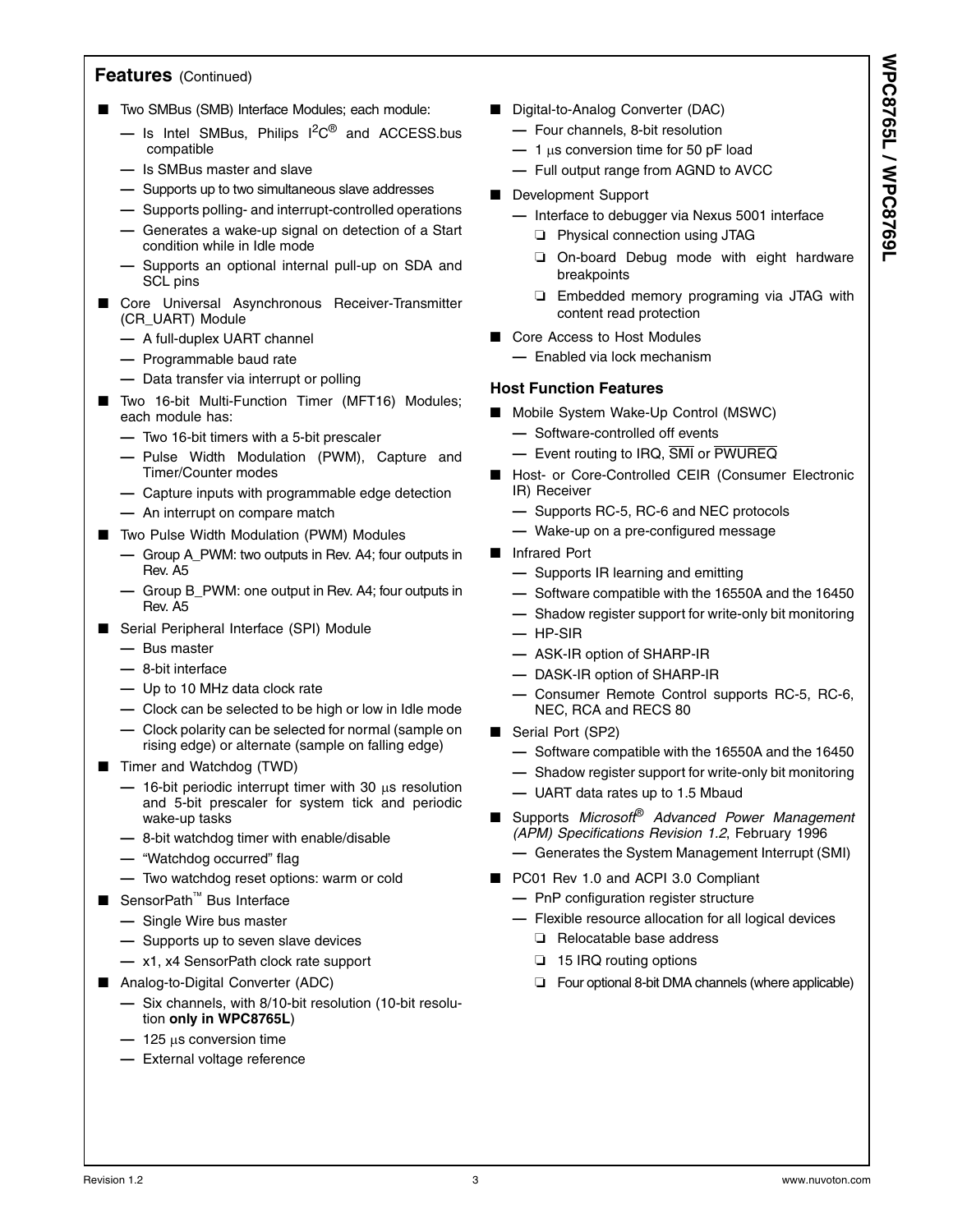#### **Features** (Continued)

#### **Clocking, Supply and Package Information**

- Strap Input-Controlled Operating Modes:
	- **—** Shared BIOS memory mode
	- **—** TRI-STATE® mode
	- **—** Development mode
- Clocks
	- **—** Single 32.768 KHz crystal oscillator
	- **—** On-chip high-frequency clock generators
	- **—** Either 32.768 KHz or CR16CPlus clock out
- Testability
	- **—** XOR-tree structure includes all device pins (except supply, A/D, D/A, and crystal oscillator pins), selected at power-up by strap inputs
	- **—** TRI-STATE device pins, selected at power-up by strap input (TRIS)
- Power Supply
	- **—** 3.3V supply operation
	- **—** 5V tolerance and back-drive protection on all pins (except crystal oscillator, A/D, D/A, LPC bus, and SPI flash pins)
	- **—** Separate supply for host I/F (V<sub>DD</sub>) and EC functions  $(V_{CC})$
	- **—** Backup battery input for wake-up configuration
	- **—** Reduced power consumption capability
	- **—** Software- or hardware-switched power modes:
		- ❏ Active mode
		- ❏ Active mode executing WAIT
		- ❏ Idle
		- ❏ Deep Idle
		- ❏ Suspend
		- ❏ Power Off, for oscillator only, from the backup battery
	- **—** Automatic wake-up on system events
- Package Options
	- **—** 128-pin LQFP package